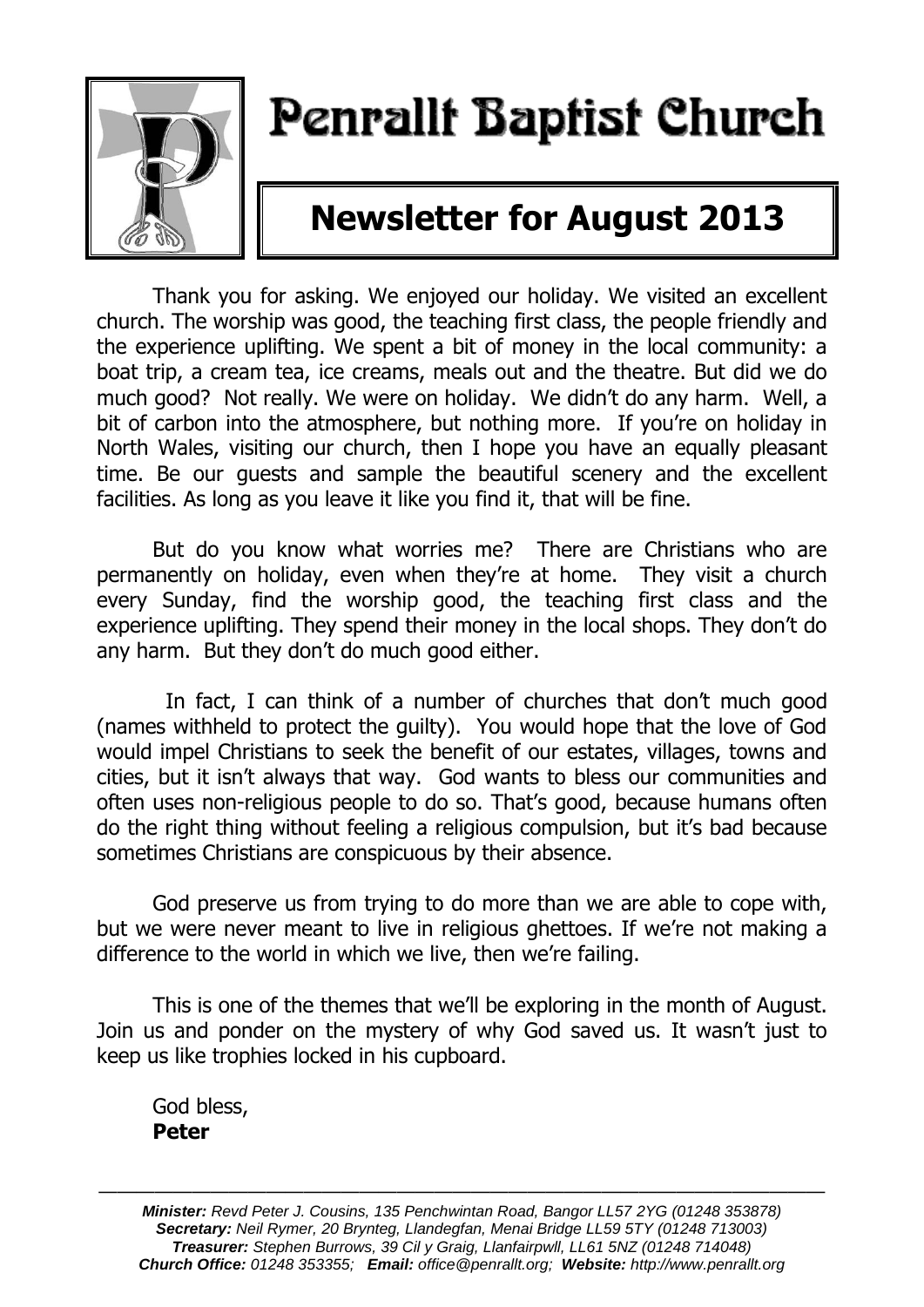### **SERVICES in AUGUST**

#### **August 4**

| "Live such good lives that people might see your good<br>deeds and glorify God." Doing good in the community. |              |  |
|---------------------------------------------------------------------------------------------------------------|--------------|--|
| Service at Bontnewydd                                                                                         | 1 Peter 2:12 |  |
| Communion Service The Undivided Heart                                                                         | Psalm 86     |  |
|                                                                                                               |              |  |

**August 11** Andrew March 10.30am **Effective Christian Living – How God spoke then** 7.00pm **Effective Christian Living – How God speaks now**

#### **August 18**

| 10.30am | <b>How to Live as an Undercover Priest</b> | 1 Peter 2: 9-12 |
|---------|--------------------------------------------|-----------------|
| 7.00pm  | The Undivided Heart Meets the Real World   | Psalm 91        |

### **August 25**

| 10.30am | <b>Communion Service</b>                                                                                                        | Geoff Birch | 2 Kings 4: 1-7                       |
|---------|---------------------------------------------------------------------------------------------------------------------------------|-------------|--------------------------------------|
|         | Stewardship - God's Miraculous Plan of Economy in                                                                               |             |                                      |
|         | Operation                                                                                                                       |             | 1: A Field Trip in the Old Testament |
| 7.00pm  | Faith Café-style service led by Roger Borlace and Andrew March.<br>An opportunity to discuss some interesting issues, and enjoy |             |                                      |
|         | relaxed fellowship over a cup of coffee.                                                                                        |             |                                      |

Please remember that evening services will return to 6.00pm in September.

### **Our Speakers in August**

**Peter Cousins** is the minister of the church. **Geoff Birch** is a retired Baptist Minister. **Andrew March** is a Penrallt deacon, now retired after a number of different careers, including time in the Army.

### **CHURCH LUNCH**

We will host a church lunch on **Sunday August 4**. Please bring enough buffet style "finger food" for yourselves and one or two others.

### **Special Dates**

We try to keep meetings to a minimum in August. Here are the ones that will be happening:

| <b>Monday 5</b>            | 7.30pm | Deacons' Meeting                           |
|----------------------------|--------|--------------------------------------------|
| <b>Wednesday 7</b> 10.30am |        | Men's prayer meeting followed by coffee in |
|                            |        | Options.                                   |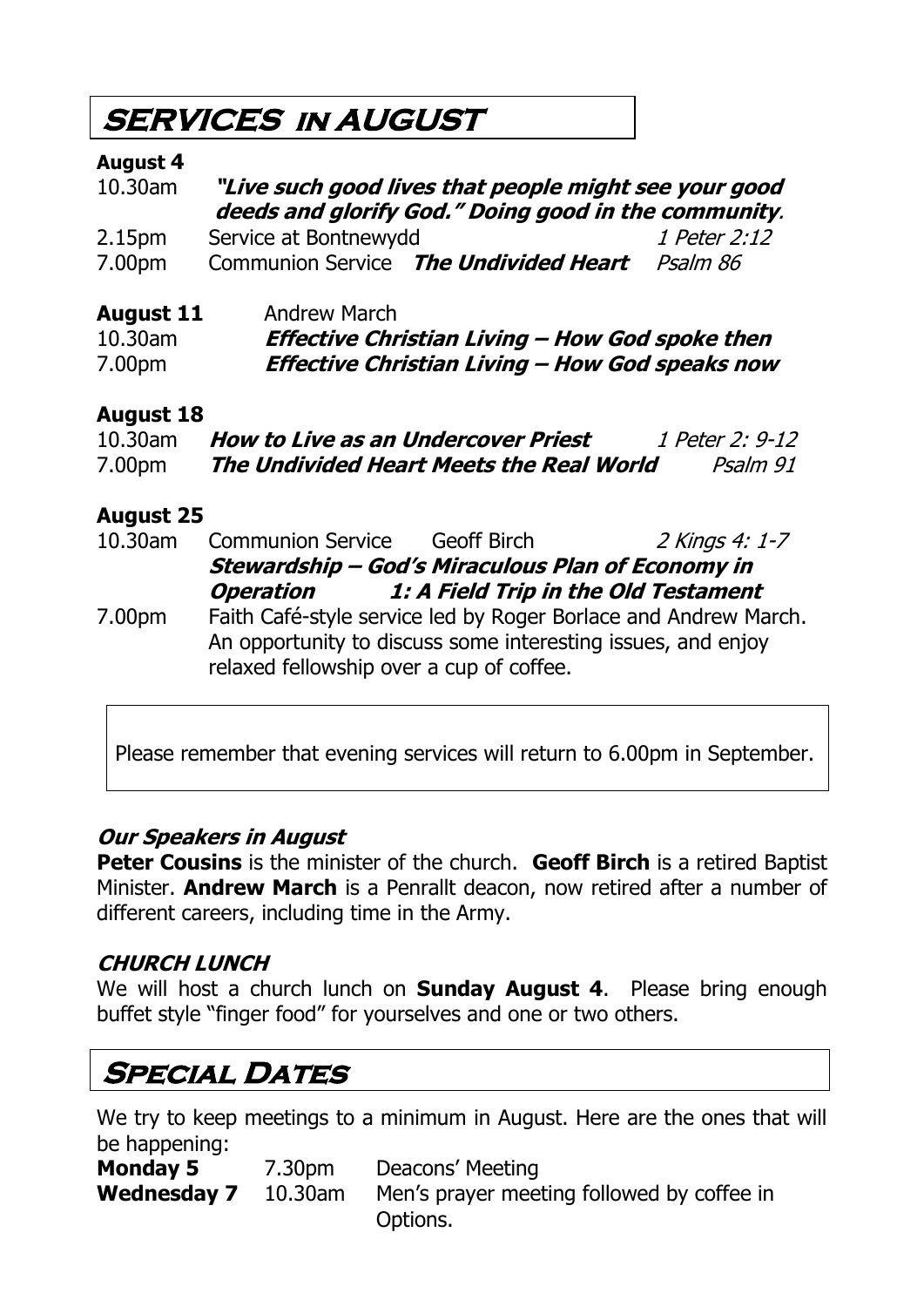### **Saturday Morning Prayer Meeting**

In contrast to previous years, the Saturday Morning Prayer Meeting will continue throughout August. The folk are keen to keep on praying, so join us at 8:30am.

### **News of People**

Congratulations to **Linda and Paul Warnock** on the birth of Ben Ruaridh on 27th June weighing 9lb 5ozs. Our friend **Menna Machreth** has been appointed to the role of Mission Coordinator for the Baptist Union of Wales and BMS World Mission. We wish her God's blessing in her new post.

### **Children's Birthdays in August:**

**2 nd:** Carys Burrows; **16th:** Bethan Stammers; **17th:** Andreas Alexandroy; **19th:** Luke Young; **20th:** Zoe Mapatac; **23rd:** Ioan Stammers

### **Weekdays**

#### **Please check with the contact people when there are meetings this month.**   $HG = Home$  Group

| Day        | <b>Time</b>          | <b>Details</b>                          | <b>Contacts</b>                                        |
|------------|----------------------|-----------------------------------------|--------------------------------------------------------|
| <b>Tue</b> | 8.00pm               | HG, Nilgiri                             | Joan Beer (353874)                                     |
| <b>Tue</b> | 7.30pm               | HG, Tyddyn Isaf, Menai<br><b>Bridge</b> | <b>Magnus Forrester-Barker</b><br>(717570)             |
| <b>Wed</b> | 10.30am              | Men's Prayer Meeting                    | Peter Cousins (353878)                                 |
| Wed        | 2.00 <sub>pm</sub>   | Carers' Home Group                      | Carol Morris (208407)                                  |
| <b>Wed</b> | 7.30pm               | HG, The Nomads                          | Jess & Seamus Adams (421185)<br>Susan Cousins (353878) |
| <b>Wed</b> | 7.30pm               | HG, Bethesda                            | Jon & Deb Stammers (602868)                            |
| Wed        | 7.30pm               | HG, Penchwintan Road                    | David McCormack (07725 028074)                         |
| <b>Wed</b> | 8.00pm               | HG, Grŵp Cymraeg                        | Owen & Nia Lloyd Evans (352634)                        |
| <b>Thu</b> | 10.30am              | Post-Alpha Bible Study                  | Sue & Lawrence Moss (713793)                           |
| Thu        | 7.30pm               | HG, Llanfairpwll                        | Sue & Lawrence Moss (713793)                           |
| Fri        | 10.30am<br>- noon    | <b>Cheeky Monkeys</b>                   | Joan Rymer (713003)                                    |
| Fri        | $10.30 -$<br>12.30pm | HG, 6 Maes y Dref                       | Anne Collis (353173)<br>anne@collis66.freeserve.co.uk  |
| <b>Sat</b> | 8.30am               | <b>Prayer Meeting</b>                   |                                                        |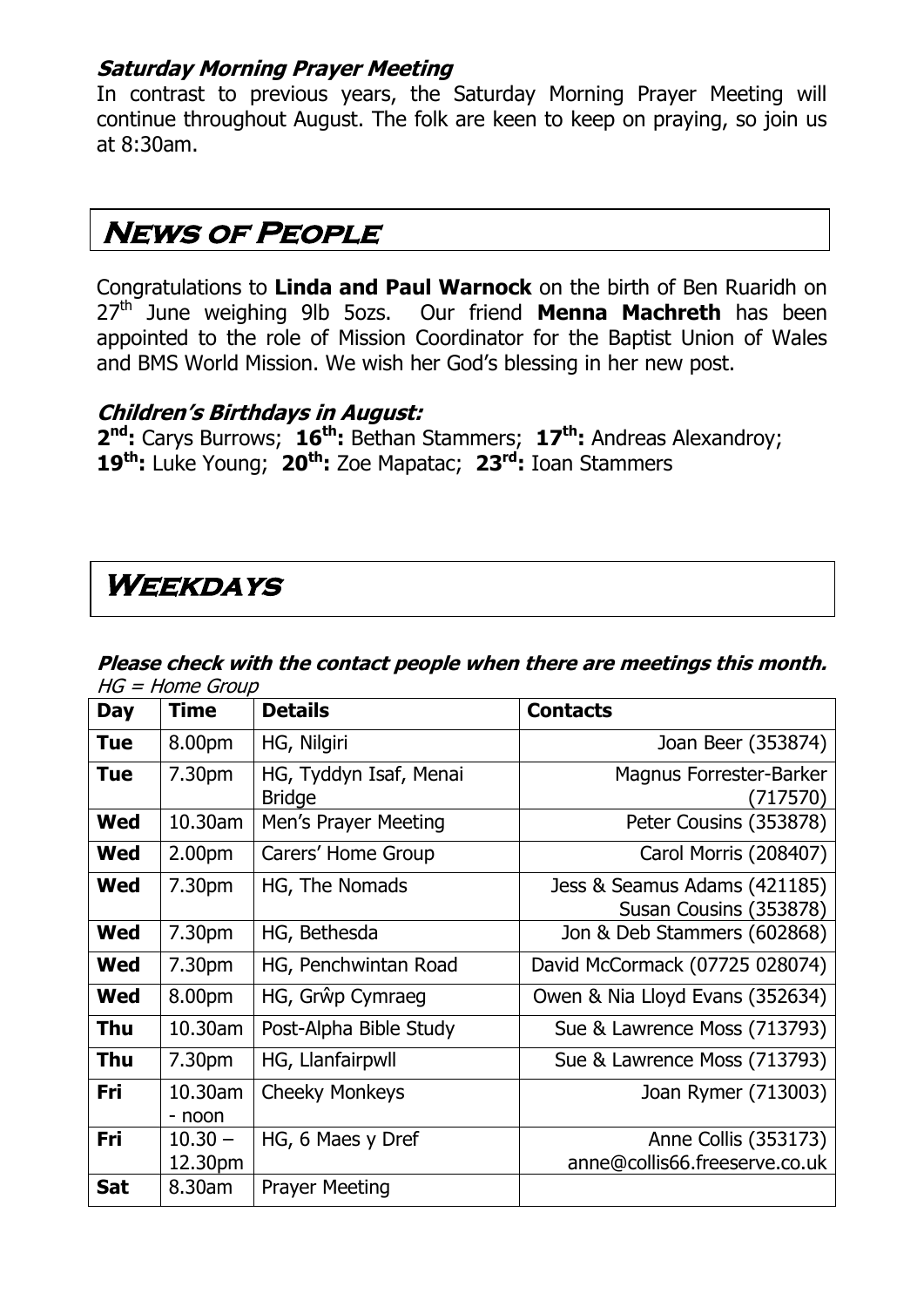### **Noticeboard**

### **Advance Notice: Roy Searle in Penrallt**

On Saturday morning, September 28th from 10am to 1pm we will be hosting a special free seminar led by Roy Searle of the Northumbria Christian Community on the subject: "Being Church in the 21st Century" Roy is one of the nation's leading thinkers on how to respond to the challenges of being church in a modern culture which is very different to the one most of us were born into. He is witty, profound, and passionately committed to the church - but he believes that we have to change how we interact with the world around us if we are to grow as healthy Christian communities. Roy is a cherished friend of Penrallt, who feels a connection with Bangor ever since his son Ben attended our church while at Bangor University a few years ago.

### **Penrallt Walking Group Tuesday 20 August 10.30am**

We will walk around the tidal estuary separating Holy Island from Anglesey on a mixture of old lanes, tidal roads and the coastal path (6 miles). Leave the A55 at Junction 4 then take the A5 towards Caergeiliog and Holyhead. Drive through the village of Caergeiliog, taking the road on the left as you leave the village signposted Llanfairyneubwll and Cymyran. Free parking is available in the beach car park at Cymyran.

For further information contact Paul and Ruth Hebblethwaite on 01248 490581 email [paul.hebblethwaite@virgin.net.](mailto:paul.hebblethwaite@virgin.net)

**Conference:** 'Understanding how Christian faith-based collaboration can work best for the common good.' This is a residential weekend at work best for the common good.' Liverpool Hope University with a number of high profile speakers, including Phil Jump. There is a poster on our noticeboard and more information on the website. <http://www.togetherforthecommongood.co.uk/home.html> Cost of the weekend is £250.

### **Penrallt on Facebook**

Do you know there is now a Penrallt Page? Go to Penrallt Baptist Church. If you 'like' it, then you will be updated with any events/news etc. 120 people are signed up to it. Join us.

#### **Homeless in Bangor**

Please do not give money directly to the homeless in Upper Bangor. We have found in the past that it has encouraged aggressive begging on the church premises by people who have a history of violence. You will find brown envelopes in the porch to put your gift in. This will buy vouchers which are distributed to the homeless by the Cathedral via St Mary's Shelter.